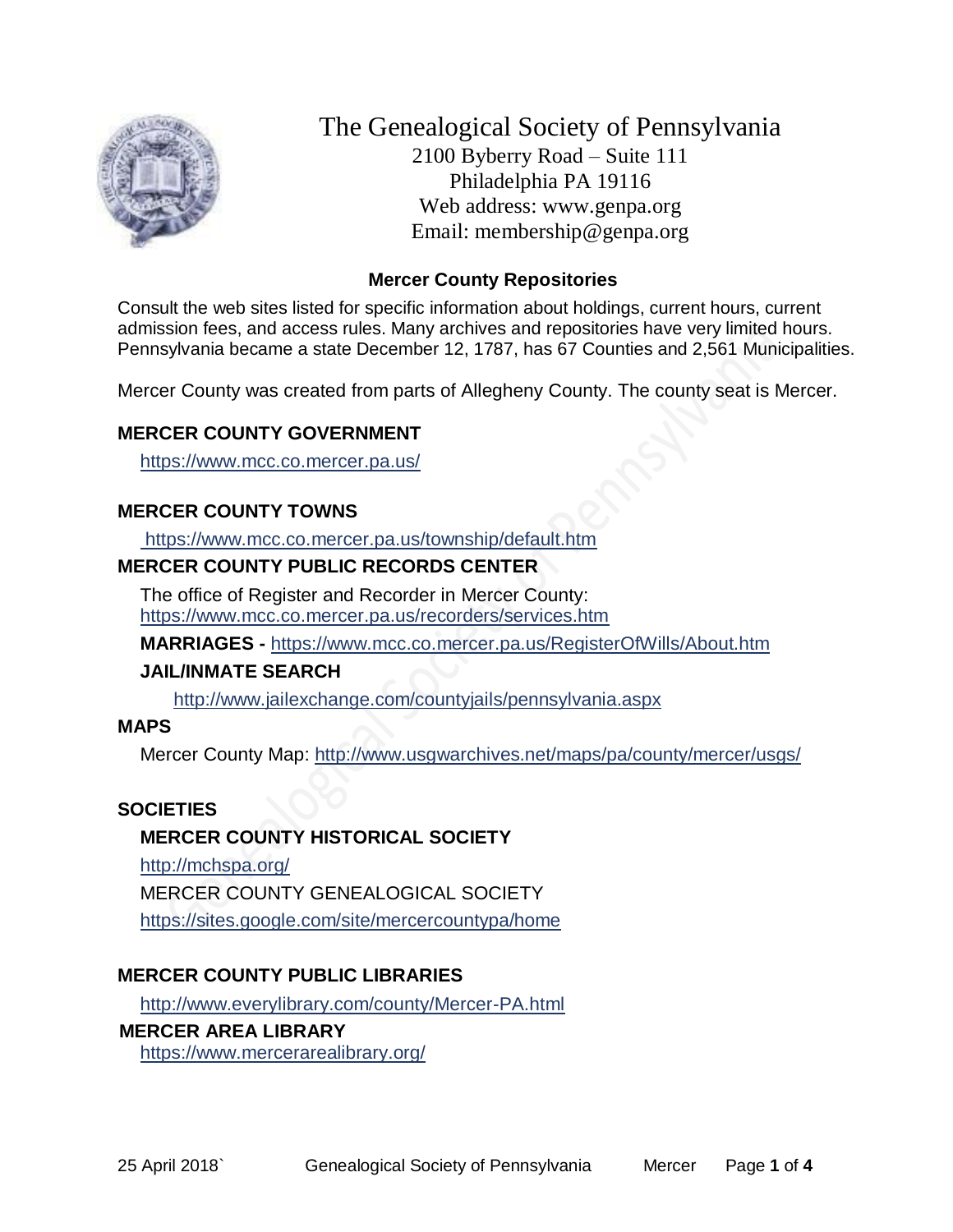# **RESOURCES**

- **Genealogical Society of Pennsylvania GSP** [http://GenPA.org](http://genpa.org/) **GSP Research** <https://genpa.org/research/>
- PAGenWeb Mercer County <http://usgwarchives.net/pa/mercer/>
- Obituaries –
- **LDS** <http://ldsgenealogy.com/PA> [http://www.newspaperobituaries.net/pennsylvania/mercer\\_county\\_obituaries.htm](http://www.newspaperobituaries.net/pennsylvania/mercer_county_obituaries.htm)
- County Newspapers
	- o *Sharon Herald* <http://www.sharonherald.com/>
	- o *Allied News* <http://www.alliednews.com/>
	- o *Mercer County Star News* <http://mercerstarnews.com/>
- **Random Acts of Kindness** <https://www.raogk.org/>
- **Family Search LDS:** <https://familysearch.org/>Free site but does require a login Collection List <https://familysearch.org/search/collection/list> [https://www.familysearch.org/wiki/en/Mercer\\_County,\\_Pennsylvania\\_Genealogy](https://www.familysearch.org/wiki/en/Mercer_County,_Pennsylvania_Genealogy)
- **Collections at the Historical Society of Pennsylvania HSP**  <http://hsp.org/collections>
	- HSP is membership based and there is a fee 1300 Locust Street, Philadelphia, PA 19107 215-732-6200 ext. 235 or [membership@hsp.org](mailto:membership@hsp.org)
- **RG-47. RECORDS OF THE COUNTY GOVERNMENTS** Guide to African American Resources at the Pennsylvania State Archives <http://www.phmc.state.pa.us/bah/aaGuide/AA-RG-47.html>
- **National Archives of Philadelphia** (**NARA**) Mid Atlantic Region: [http://www.nara.gov/research\\_rooms/mid\\_atlantic/](http://www.nara.gov/research_rooms/mid_atlantic/) **Records Request Process**

National Archives 14700 Townsend Road Philadelphia, Pennsylvania 19154-1096 Telephone: (215) 305-2044 Fax: (215) 305-2038 E-mail: [philadelphia.archives@nara.gov](mailto:philadelphia.archives@nara.gov) <https://wwwarchives.gov/philadelphia>

# **Naturalizations: NARA**

Pennsylvania: Philadelphia, 1790-1991; Pittsburgh, 1820-1979; Erie, 1940-1972; Scranton, 1901-1990; Wilkes-Barre, 1943-1972; Williamsport, 1909-1913; and Harrisburg, 1911-1917

#### **MILITARY**

The National Archives at Philadelphia (**NARA**), through its partners Ancestry.com and Fold3.com, provides access to records relating to the military service of individuals from the American Revolution through World War II. Please note that Official Military Personnel Files from World War I to the present are held by the National Archives at St. Louis. <https://www.archives.gov/st-louis>

World War I and World War II, Fourth Enumeration Draft Cards can also be accessed through our partner sites. In addition, Records of the Selective Service System, 1940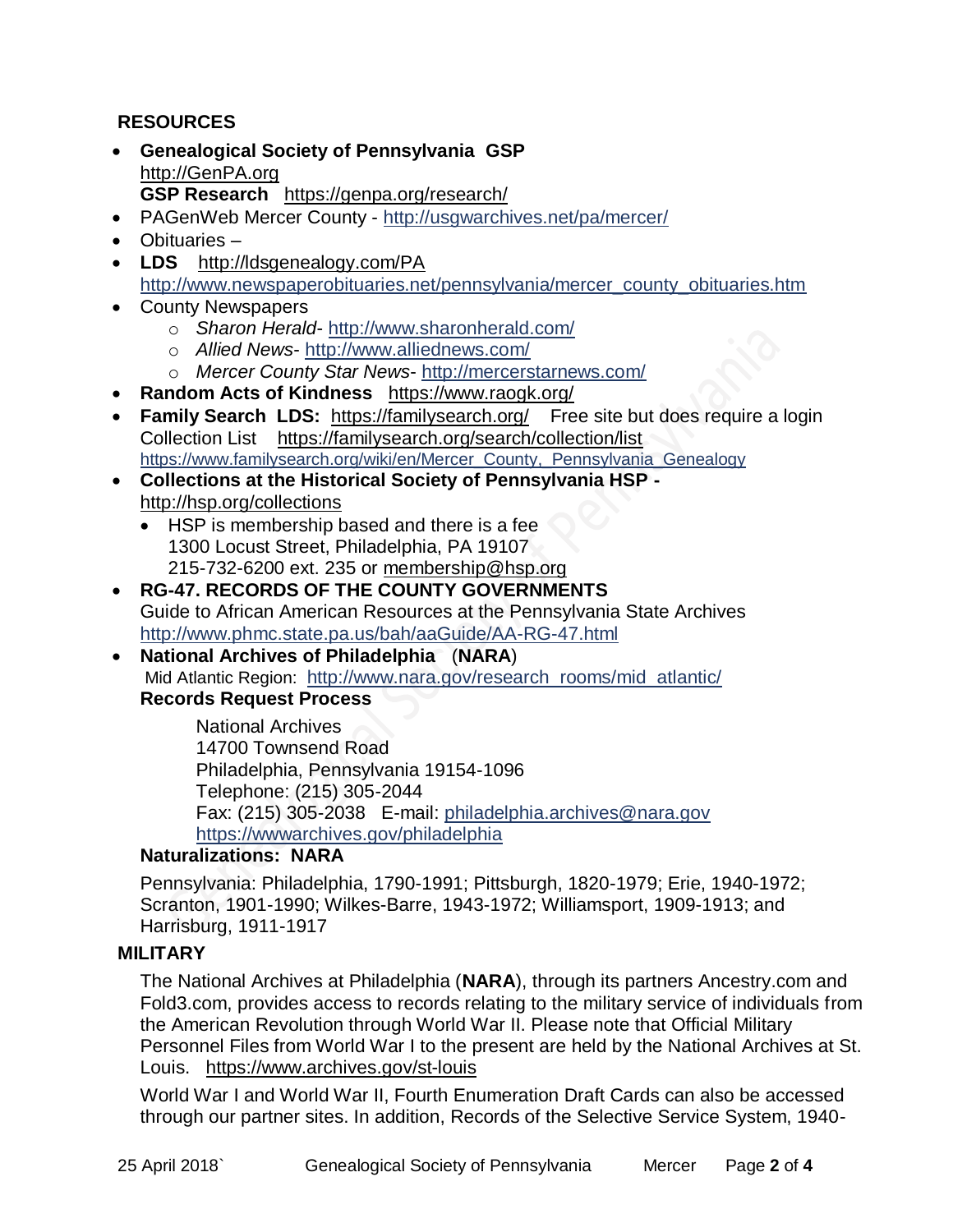1969, for individuals from Delaware, Maryland, Pennsylvania, Virginia, and West Virginia are available from the National Archives at St. Louis. Copies of World War I draft cards can be requested from the National Archives at Atlanta [\(Atlanta.archives@nara.gov](mailto:Atlanta.archives@nara.gov) ).

For information on obtaining World War II era and later draft cards, please see <http://www.archives.gov/st-louis/archival-programs/other-records/selective-service.html> <https://www.archives.gov/philadelphia/public/family-history.html#military>

## **Pennsylvania Military Records Research Guide**

<https://www.raogk.org/pennsylvania-genealogy/pa-military-records/>

## **Probate – Wills Administrations**

Probate records may include Person's exact death date, Names of the family members, Family relationships, Names of spouses of children, Residences, Adoption or guardianship of minor children or dependents, Worth of the property and land holdings, Evidence of occupation, religion, or military service

**Family Search:** Pennsylvania Probate Records, 1683-1994 <https://familysearch.org/>

This collection includes probate records created in Pennsylvania counties. The records include wills, estate records and indexes.

## **State of Pennsylvania Vital Records**

The **Pennsylvania State Archives** collects, preserves and makes available for study the permanently-valuable public records of the Commonwealth, with particular attention given to the records of state government.

Mailing address: 350 North Street Harrisburg, PA 17120 Email: Email PA State Archives Phone: (717) 783-3281

GPS address: 801 North 3rd Street Harrisburg, PA 17102 Coordinates: 40.266080, - 76.886053

# **BIRTH CERTIFICATES**, 1906-1910

The Division of Vital Records (DVR) maintains birth records that occurred in Pennsylvania from 1906 to the present.

For information on public records (births occurring from 1906 to 1910), click on Pennsylvania State Archives <http://www.phmc.pa.gov/archives/Pages/default.aspx>or our Genealogy page.

[http://www.health.pa.gov/MyRecords/Certificates/Genealogy/Pages/14125.aspx#.WNvL](http://www.health.pa.gov/MyRecords/Certificates/Genealogy/Pages/14125.aspx#.WNvLKfkrJHY) **[KfkrJHY](http://www.health.pa.gov/MyRecords/Certificates/Genealogy/Pages/14125.aspx#.WNvLKfkrJHY)** 

# **Death Certificates**, 1906-1965

Original birth certificates for 1906-1910 and death certificates for 1906-1965 are available at the State Archives. Digital copies of the 1906-1908 birth certificates and the 1906-1963 death certificates may be found on Ancestry.com. Pennsylvania residents can access these records free of charge through Ancestry.com Pennsylvania. A free account can be created.